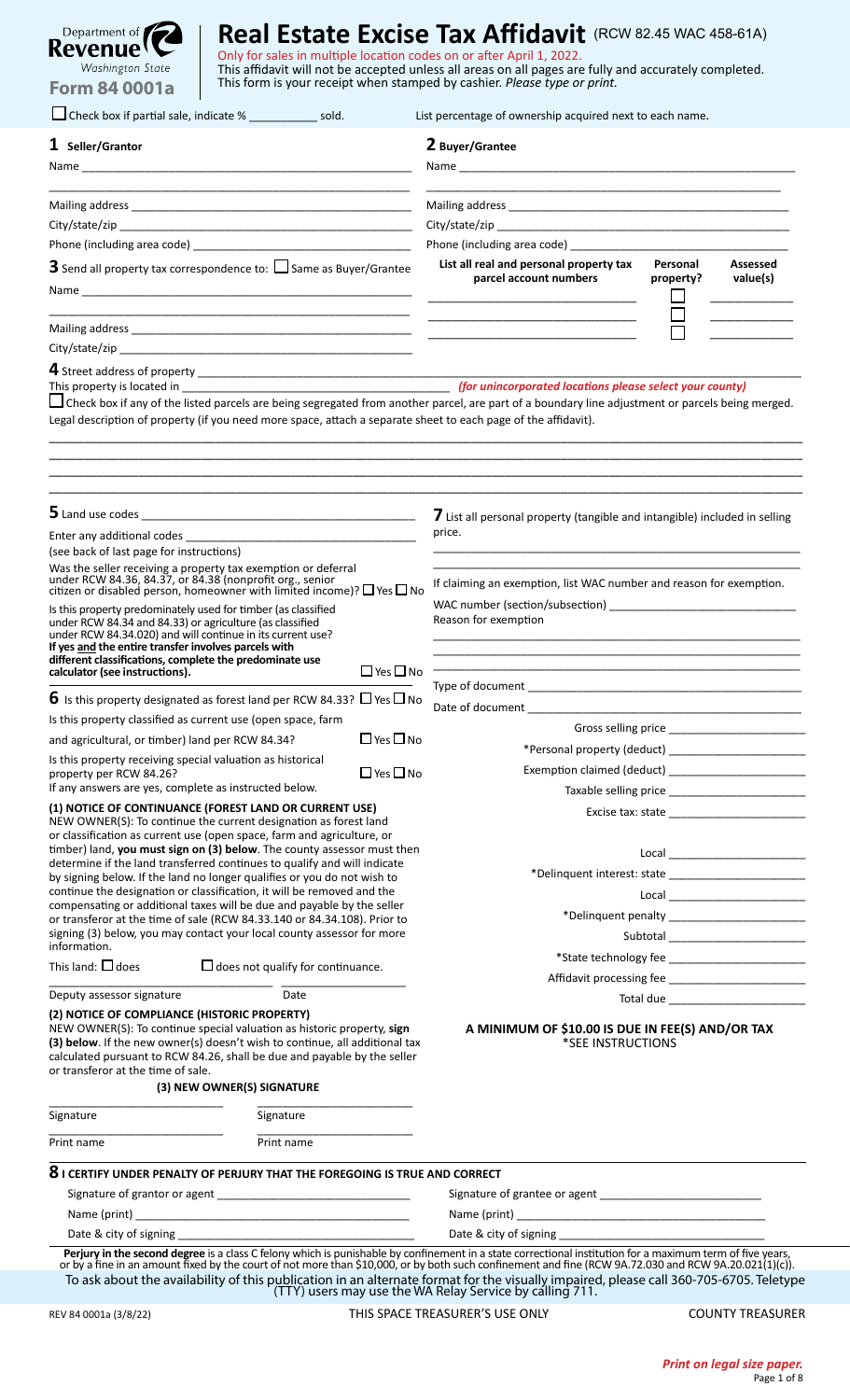| Department of <b>The Address</b> |
|----------------------------------|
| Revenue ! L                      |
| Washington State                 |
| <b>Form 84 0001a</b>             |

| Check box if partial sale, indicate % ________________ sold.                                                                                                                                                                                                                                                                                                                                                                                                                                                                                                                                                                                                                                                                                                     |                      | List percentage of ownership acquired next to each name.                                                             |                       |  |  |
|------------------------------------------------------------------------------------------------------------------------------------------------------------------------------------------------------------------------------------------------------------------------------------------------------------------------------------------------------------------------------------------------------------------------------------------------------------------------------------------------------------------------------------------------------------------------------------------------------------------------------------------------------------------------------------------------------------------------------------------------------------------|----------------------|----------------------------------------------------------------------------------------------------------------------|-----------------------|--|--|
| $1$ Seller/Grantor                                                                                                                                                                                                                                                                                                                                                                                                                                                                                                                                                                                                                                                                                                                                               |                      | 2 Buyer/Grantee                                                                                                      |                       |  |  |
|                                                                                                                                                                                                                                                                                                                                                                                                                                                                                                                                                                                                                                                                                                                                                                  |                      |                                                                                                                      |                       |  |  |
|                                                                                                                                                                                                                                                                                                                                                                                                                                                                                                                                                                                                                                                                                                                                                                  |                      |                                                                                                                      |                       |  |  |
|                                                                                                                                                                                                                                                                                                                                                                                                                                                                                                                                                                                                                                                                                                                                                                  |                      |                                                                                                                      |                       |  |  |
| <b>3</b> Send all property tax correspondence to: $\Box$ Same as Buyer/Grantee                                                                                                                                                                                                                                                                                                                                                                                                                                                                                                                                                                                                                                                                                   |                      | List all real and personal property tax                                                                              | Personal<br>Assessed  |  |  |
|                                                                                                                                                                                                                                                                                                                                                                                                                                                                                                                                                                                                                                                                                                                                                                  |                      | parcel account numbers                                                                                               | value(s)<br>property? |  |  |
|                                                                                                                                                                                                                                                                                                                                                                                                                                                                                                                                                                                                                                                                                                                                                                  |                      | <u> 1989 - Johann John Stone, markin film yn y brening yn y brening y brening yn y brening yn y brening yn y bre</u> |                       |  |  |
|                                                                                                                                                                                                                                                                                                                                                                                                                                                                                                                                                                                                                                                                                                                                                                  |                      |                                                                                                                      |                       |  |  |
|                                                                                                                                                                                                                                                                                                                                                                                                                                                                                                                                                                                                                                                                                                                                                                  |                      |                                                                                                                      |                       |  |  |
| This property is located in <b>Exercise 2.1 Contract and Contract Contract Contract Occident</b> Contract Occident Contract Contract Occident Contract Occident Contract Occident Contract Occident Contract Occident Contract Occi<br>$\Box$ Check box if any of the listed parcels are being segregated from another parcel, are part of a boundary line adjustment or parcels being merged.<br>Legal description of property (if you need more space, attach a separate sheet to each page of the affidavit).                                                                                                                                                                                                                                                 |                      |                                                                                                                      |                       |  |  |
|                                                                                                                                                                                                                                                                                                                                                                                                                                                                                                                                                                                                                                                                                                                                                                  |                      | 7 List all personal property (tangible and intangible) included in selling<br>price.                                 |                       |  |  |
| (see back of last page for instructions)                                                                                                                                                                                                                                                                                                                                                                                                                                                                                                                                                                                                                                                                                                                         |                      |                                                                                                                      |                       |  |  |
| Was the seller receiving a property tax exemption or deferral<br>under RCW 84.36, 84.37, or 84.38 (nonprofit org., senior<br>citizen or disabled person, homeowner with limited income)? $\Box$ Yes $\Box$ No                                                                                                                                                                                                                                                                                                                                                                                                                                                                                                                                                    |                      | If claiming an exemption, list WAC number and reason for exemption.                                                  |                       |  |  |
| Is this property predominately used for timber (as classified<br>under RCW 84.34 and 84.33) or agriculture (as classified<br>under RCW 84.34.020) and will continue in its current use?<br>If yes and the entire transfer involves parcels with<br>different classifications, complete the predominate use                                                                                                                                                                                                                                                                                                                                                                                                                                                       |                      | Reason for exemption                                                                                                 |                       |  |  |
| calculator (see instructions).                                                                                                                                                                                                                                                                                                                                                                                                                                                                                                                                                                                                                                                                                                                                   | $\Box$ Yes $\Box$ No |                                                                                                                      |                       |  |  |
| $\bf{6}$ Is this property designated as forest land per RCW 84.33? $\Box$ Yes $\Box$ No                                                                                                                                                                                                                                                                                                                                                                                                                                                                                                                                                                                                                                                                          |                      |                                                                                                                      |                       |  |  |
| Is this property classified as current use (open space, farm                                                                                                                                                                                                                                                                                                                                                                                                                                                                                                                                                                                                                                                                                                     |                      |                                                                                                                      |                       |  |  |
| and agricultural, or timber) land per RCW 84.34?                                                                                                                                                                                                                                                                                                                                                                                                                                                                                                                                                                                                                                                                                                                 | $\Box$ Yes $\Box$ No |                                                                                                                      |                       |  |  |
| Is this property receiving special valuation as historical<br>property per RCW 84.26?                                                                                                                                                                                                                                                                                                                                                                                                                                                                                                                                                                                                                                                                            | $\Box$ Yes $\Box$ No |                                                                                                                      |                       |  |  |
| If any answers are yes, complete as instructed below.                                                                                                                                                                                                                                                                                                                                                                                                                                                                                                                                                                                                                                                                                                            |                      |                                                                                                                      |                       |  |  |
| (1) NOTICE OF CONTINUANCE (FOREST LAND OR CURRENT USE)<br>NEW OWNER(S): To continue the current designation as forest land<br>or classification as current use (open space, farm and agriculture, or<br>timber) land, you must sign on (3) below. The county assessor must then<br>determine if the land transferred continues to qualify and will indicate<br>by signing below. If the land no longer qualifies or you do not wish to<br>continue the designation or classification, it will be removed and the<br>compensating or additional taxes will be due and payable by the seller<br>or transferor at the time of sale (RCW 84.33.140 or 84.34.108). Prior to<br>signing (3) below, you may contact your local county assessor for more<br>information. |                      |                                                                                                                      |                       |  |  |
| This land: $\Box$ does<br>$\Box$ does not qualify for continuance.                                                                                                                                                                                                                                                                                                                                                                                                                                                                                                                                                                                                                                                                                               |                      |                                                                                                                      |                       |  |  |
| Deputy assessor signature<br>Date                                                                                                                                                                                                                                                                                                                                                                                                                                                                                                                                                                                                                                                                                                                                |                      |                                                                                                                      |                       |  |  |
| (2) NOTICE OF COMPLIANCE (HISTORIC PROPERTY)<br>NEW OWNER(S): To continue special valuation as historic property, sign<br>(3) below. If the new owner(s) doesn't wish to continue, all additional tax<br>calculated pursuant to RCW 84.26, shall be due and payable by the seller<br>or transferor at the time of sale.<br>(3) NEW OWNER(S) SIGNATURE                                                                                                                                                                                                                                                                                                                                                                                                            |                      | A MINIMUM OF \$10.00 IS DUE IN FEE(S) AND/OR TAX<br>*SEE INSTRUCTIONS                                                |                       |  |  |
| Signature<br>Signature                                                                                                                                                                                                                                                                                                                                                                                                                                                                                                                                                                                                                                                                                                                                           |                      |                                                                                                                      |                       |  |  |
| Print name<br>Print name                                                                                                                                                                                                                                                                                                                                                                                                                                                                                                                                                                                                                                                                                                                                         |                      |                                                                                                                      |                       |  |  |
| $8$ I CERTIFY UNDER PENALTY OF PERJURY THAT THE FOREGOING IS TRUE AND CORRECT                                                                                                                                                                                                                                                                                                                                                                                                                                                                                                                                                                                                                                                                                    |                      |                                                                                                                      |                       |  |  |
|                                                                                                                                                                                                                                                                                                                                                                                                                                                                                                                                                                                                                                                                                                                                                                  |                      |                                                                                                                      |                       |  |  |
|                                                                                                                                                                                                                                                                                                                                                                                                                                                                                                                                                                                                                                                                                                                                                                  |                      |                                                                                                                      |                       |  |  |
|                                                                                                                                                                                                                                                                                                                                                                                                                                                                                                                                                                                                                                                                                                                                                                  |                      |                                                                                                                      |                       |  |  |
|                                                                                                                                                                                                                                                                                                                                                                                                                                                                                                                                                                                                                                                                                                                                                                  |                      |                                                                                                                      |                       |  |  |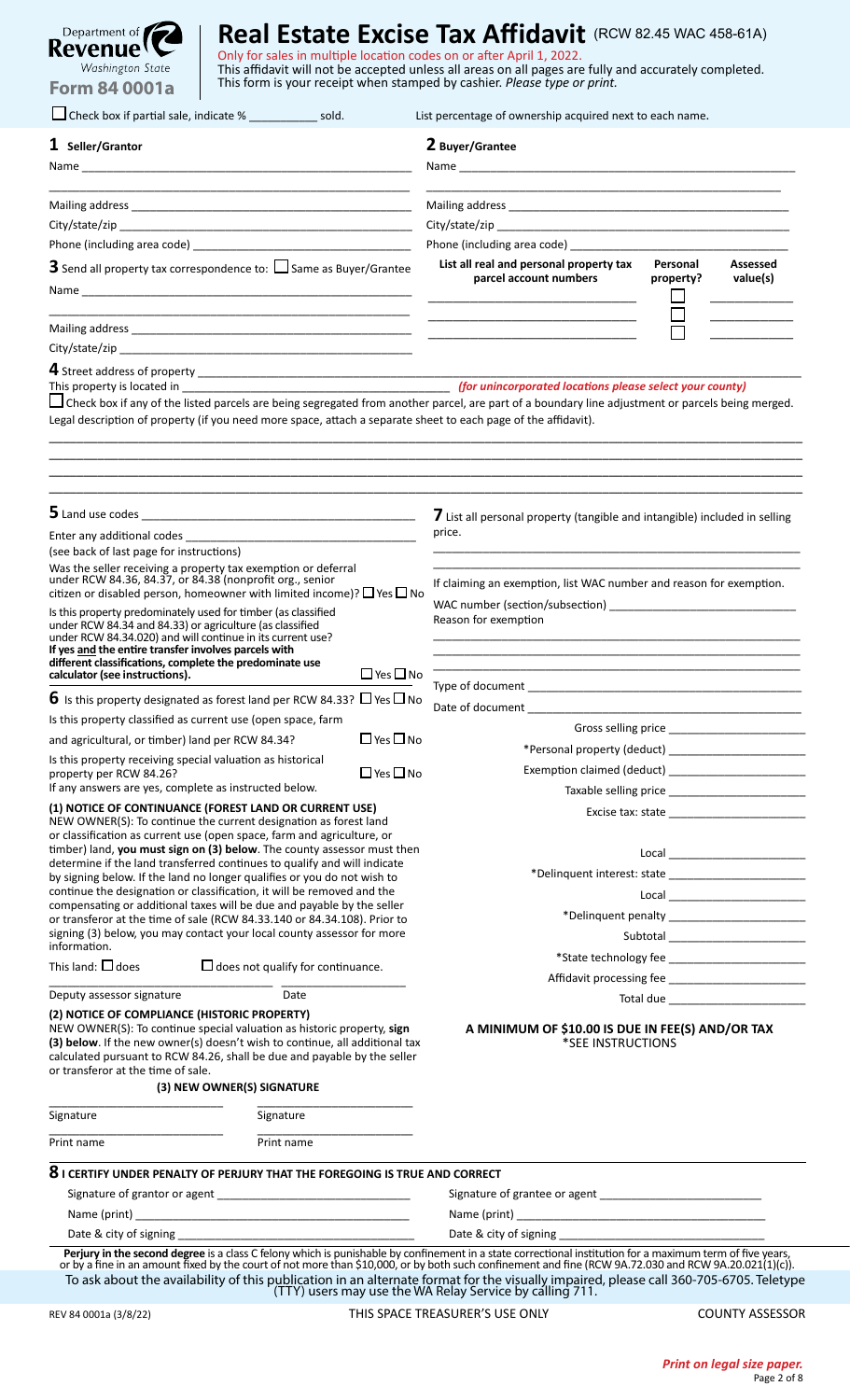| Department of <b>The Address</b> |
|----------------------------------|
| Revenue ! L                      |
| Washington State                 |
| <b>Form 84 0001a</b>             |

| Check box if partial sale, indicate % _______________ sold.                                                                                                                                                                                                                                                                                                                                                                                                                                                                                                                                                                                                                                                                                                                                               |                      | List percentage of ownership acquired next to each name.                                                                                                                                                                       |                                               |  |
|-----------------------------------------------------------------------------------------------------------------------------------------------------------------------------------------------------------------------------------------------------------------------------------------------------------------------------------------------------------------------------------------------------------------------------------------------------------------------------------------------------------------------------------------------------------------------------------------------------------------------------------------------------------------------------------------------------------------------------------------------------------------------------------------------------------|----------------------|--------------------------------------------------------------------------------------------------------------------------------------------------------------------------------------------------------------------------------|-----------------------------------------------|--|
| $1$ Seller/Grantor                                                                                                                                                                                                                                                                                                                                                                                                                                                                                                                                                                                                                                                                                                                                                                                        |                      | 2 Buyer/Grantee                                                                                                                                                                                                                |                                               |  |
|                                                                                                                                                                                                                                                                                                                                                                                                                                                                                                                                                                                                                                                                                                                                                                                                           |                      |                                                                                                                                                                                                                                |                                               |  |
|                                                                                                                                                                                                                                                                                                                                                                                                                                                                                                                                                                                                                                                                                                                                                                                                           |                      |                                                                                                                                                                                                                                |                                               |  |
|                                                                                                                                                                                                                                                                                                                                                                                                                                                                                                                                                                                                                                                                                                                                                                                                           |                      |                                                                                                                                                                                                                                |                                               |  |
|                                                                                                                                                                                                                                                                                                                                                                                                                                                                                                                                                                                                                                                                                                                                                                                                           |                      | Phone (including area code) and the state of the state of the state of the state of the state of the state of the state of the state of the state of the state of the state of the state of the state of the state of the stat |                                               |  |
| <b>3</b> Send all property tax correspondence to: $\Box$ Same as Buyer/Grantee                                                                                                                                                                                                                                                                                                                                                                                                                                                                                                                                                                                                                                                                                                                            |                      | List all real and personal property tax<br>parcel account numbers                                                                                                                                                              | Personal<br>Assessed<br>value(s)<br>property? |  |
|                                                                                                                                                                                                                                                                                                                                                                                                                                                                                                                                                                                                                                                                                                                                                                                                           |                      |                                                                                                                                                                                                                                |                                               |  |
|                                                                                                                                                                                                                                                                                                                                                                                                                                                                                                                                                                                                                                                                                                                                                                                                           |                      |                                                                                                                                                                                                                                |                                               |  |
| This property is located in <b>Exercise 2008</b> (for unincorporated locations please select your county)<br>$\Box$ Check box if any of the listed parcels are being segregated from another parcel, are part of a boundary line adjustment or parcels being merged.<br>Legal description of property (if you need more space, attach a separate sheet to each page of the affidavit).                                                                                                                                                                                                                                                                                                                                                                                                                    |                      |                                                                                                                                                                                                                                |                                               |  |
|                                                                                                                                                                                                                                                                                                                                                                                                                                                                                                                                                                                                                                                                                                                                                                                                           |                      | 7 List all personal property (tangible and intangible) included in selling<br>price.                                                                                                                                           |                                               |  |
| (see back of last page for instructions)                                                                                                                                                                                                                                                                                                                                                                                                                                                                                                                                                                                                                                                                                                                                                                  |                      |                                                                                                                                                                                                                                |                                               |  |
| Was the seller receiving a property tax exemption or deferral<br>under RCW 84.36, 84.37, or 84.38 (nonprofit org., senior<br>citizen or disabled person, homeowner with limited income)? $\Box$ Yes $\Box$ No                                                                                                                                                                                                                                                                                                                                                                                                                                                                                                                                                                                             |                      | If claiming an exemption, list WAC number and reason for exemption.                                                                                                                                                            |                                               |  |
| Is this property predominately used for timber (as classified<br>under RCW 84.34 and 84.33) or agriculture (as classified<br>under RCW 84.34.020) and will continue in its current use?<br>If yes and the entire transfer involves parcels with<br>different classifications, complete the predominate use                                                                                                                                                                                                                                                                                                                                                                                                                                                                                                |                      | Reason for exemption                                                                                                                                                                                                           |                                               |  |
| calculator (see instructions).                                                                                                                                                                                                                                                                                                                                                                                                                                                                                                                                                                                                                                                                                                                                                                            | $\Box$ Yes $\Box$ No |                                                                                                                                                                                                                                |                                               |  |
| $\bf{6}$ Is this property designated as forest land per RCW 84.33? $\Box$ Yes $\Box$ No                                                                                                                                                                                                                                                                                                                                                                                                                                                                                                                                                                                                                                                                                                                   |                      |                                                                                                                                                                                                                                |                                               |  |
| Is this property classified as current use (open space, farm                                                                                                                                                                                                                                                                                                                                                                                                                                                                                                                                                                                                                                                                                                                                              |                      |                                                                                                                                                                                                                                |                                               |  |
| $\Box$ Yes $\Box$ No<br>and agricultural, or timber) land per RCW 84.34?                                                                                                                                                                                                                                                                                                                                                                                                                                                                                                                                                                                                                                                                                                                                  |                      |                                                                                                                                                                                                                                |                                               |  |
| Is this property receiving special valuation as historical                                                                                                                                                                                                                                                                                                                                                                                                                                                                                                                                                                                                                                                                                                                                                |                      |                                                                                                                                                                                                                                |                                               |  |
| $\Box$ Yes $\Box$ No<br>property per RCW 84.26?                                                                                                                                                                                                                                                                                                                                                                                                                                                                                                                                                                                                                                                                                                                                                           |                      |                                                                                                                                                                                                                                |                                               |  |
| If any answers are yes, complete as instructed below.<br>(1) NOTICE OF CONTINUANCE (FOREST LAND OR CURRENT USE)<br>NEW OWNER(S): To continue the current designation as forest land<br>or classification as current use (open space, farm and agriculture, or<br>timber) land, you must sign on (3) below. The county assessor must then<br>determine if the land transferred continues to qualify and will indicate<br>by signing below. If the land no longer qualifies or you do not wish to<br>continue the designation or classification, it will be removed and the<br>compensating or additional taxes will be due and payable by the seller<br>or transferor at the time of sale (RCW 84.33.140 or 84.34.108). Prior to<br>signing (3) below, you may contact your local county assessor for more |                      |                                                                                                                                                                                                                                |                                               |  |
| information.                                                                                                                                                                                                                                                                                                                                                                                                                                                                                                                                                                                                                                                                                                                                                                                              |                      |                                                                                                                                                                                                                                |                                               |  |
| This land: $\Box$ does<br>$\Box$ does not qualify for continuance.                                                                                                                                                                                                                                                                                                                                                                                                                                                                                                                                                                                                                                                                                                                                        |                      |                                                                                                                                                                                                                                |                                               |  |
|                                                                                                                                                                                                                                                                                                                                                                                                                                                                                                                                                                                                                                                                                                                                                                                                           |                      |                                                                                                                                                                                                                                |                                               |  |
| Deputy assessor signature<br>Date<br>(2) NOTICE OF COMPLIANCE (HISTORIC PROPERTY)<br>NEW OWNER(S): To continue special valuation as historic property, sign<br>(3) below. If the new owner(s) doesn't wish to continue, all additional tax<br>calculated pursuant to RCW 84.26, shall be due and payable by the seller<br>or transferor at the time of sale.<br>(3) NEW OWNER(S) SIGNATURE                                                                                                                                                                                                                                                                                                                                                                                                                |                      | A MINIMUM OF \$10.00 IS DUE IN FEE(S) AND/OR TAX<br>*SEE INSTRUCTIONS                                                                                                                                                          |                                               |  |
|                                                                                                                                                                                                                                                                                                                                                                                                                                                                                                                                                                                                                                                                                                                                                                                                           |                      |                                                                                                                                                                                                                                |                                               |  |
| Signature<br>Signature                                                                                                                                                                                                                                                                                                                                                                                                                                                                                                                                                                                                                                                                                                                                                                                    |                      |                                                                                                                                                                                                                                |                                               |  |
| Print name<br>Print name                                                                                                                                                                                                                                                                                                                                                                                                                                                                                                                                                                                                                                                                                                                                                                                  |                      |                                                                                                                                                                                                                                |                                               |  |
|                                                                                                                                                                                                                                                                                                                                                                                                                                                                                                                                                                                                                                                                                                                                                                                                           |                      |                                                                                                                                                                                                                                |                                               |  |
| <u> 1980 - Johann Barn, mars ann an t-Amhain Aonaich an t-Aonaich an t-Aonaich ann an t-Aonaich ann an t-Aonaich</u>                                                                                                                                                                                                                                                                                                                                                                                                                                                                                                                                                                                                                                                                                      |                      |                                                                                                                                                                                                                                |                                               |  |
|                                                                                                                                                                                                                                                                                                                                                                                                                                                                                                                                                                                                                                                                                                                                                                                                           |                      |                                                                                                                                                                                                                                |                                               |  |
| $8$ I CERTIFY UNDER PENALTY OF PERJURY THAT THE FOREGOING IS TRUE AND CORRECT                                                                                                                                                                                                                                                                                                                                                                                                                                                                                                                                                                                                                                                                                                                             |                      |                                                                                                                                                                                                                                |                                               |  |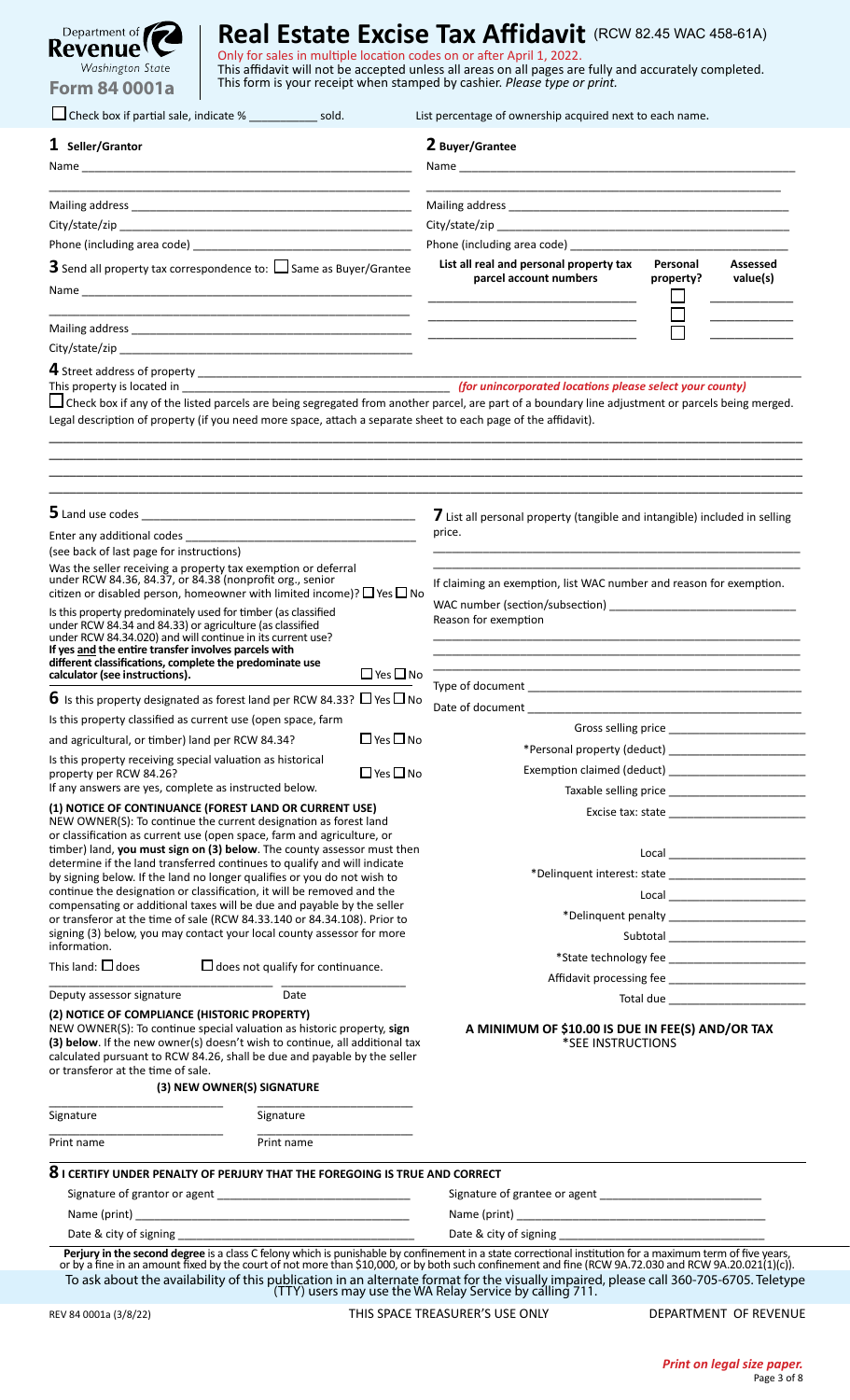| Department of <b>The Address</b> |
|----------------------------------|
| Revenue ! L                      |
| Washington State                 |
| <b>Form 84 0001a</b>             |

| Check box if partial sale, indicate % ____________<br>sold.                                                                                                                                                                                                                                                                                                                                                                                                                                                                                                                                |                      | List percentage of ownership acquired next to each name.                                                              |                                                                                                                     |  |
|--------------------------------------------------------------------------------------------------------------------------------------------------------------------------------------------------------------------------------------------------------------------------------------------------------------------------------------------------------------------------------------------------------------------------------------------------------------------------------------------------------------------------------------------------------------------------------------------|----------------------|-----------------------------------------------------------------------------------------------------------------------|---------------------------------------------------------------------------------------------------------------------|--|
| $1$ Seller/Grantor                                                                                                                                                                                                                                                                                                                                                                                                                                                                                                                                                                         |                      | 2 Buyer/Grantee                                                                                                       |                                                                                                                     |  |
|                                                                                                                                                                                                                                                                                                                                                                                                                                                                                                                                                                                            |                      |                                                                                                                       |                                                                                                                     |  |
|                                                                                                                                                                                                                                                                                                                                                                                                                                                                                                                                                                                            |                      |                                                                                                                       |                                                                                                                     |  |
|                                                                                                                                                                                                                                                                                                                                                                                                                                                                                                                                                                                            |                      |                                                                                                                       |                                                                                                                     |  |
|                                                                                                                                                                                                                                                                                                                                                                                                                                                                                                                                                                                            |                      |                                                                                                                       |                                                                                                                     |  |
|                                                                                                                                                                                                                                                                                                                                                                                                                                                                                                                                                                                            |                      | List all real and personal property tax                                                                               | Personal<br>Assessed                                                                                                |  |
| <b>3</b> Send all property tax correspondence to: $\Box$ Same as Buyer/Grantee                                                                                                                                                                                                                                                                                                                                                                                                                                                                                                             |                      | parcel account numbers                                                                                                | property?<br>value(s)                                                                                               |  |
|                                                                                                                                                                                                                                                                                                                                                                                                                                                                                                                                                                                            |                      | <u> 1989 - Johann Barn, mars ann an t-Amhain an t-Amhain an t-Amhain an t-Amhain an t-Amhain an t-Amhain an t-Amh</u> |                                                                                                                     |  |
|                                                                                                                                                                                                                                                                                                                                                                                                                                                                                                                                                                                            |                      |                                                                                                                       |                                                                                                                     |  |
| This property is located in <b>Exercise 2.1 Contract and Contract Contract Contract Occident</b> Contract Occident Contract Contract Occident Contract Occident Contract Occident Contract Occident Contract Occident Contract Occi                                                                                                                                                                                                                                                                                                                                                        |                      |                                                                                                                       |                                                                                                                     |  |
| $\Box$ Check box if any of the listed parcels are being segregated from another parcel, are part of a boundary line adjustment or parcels being merged.<br>Legal description of property (if you need more space, attach a separate sheet to each page of the affidavit).                                                                                                                                                                                                                                                                                                                  |                      |                                                                                                                       |                                                                                                                     |  |
|                                                                                                                                                                                                                                                                                                                                                                                                                                                                                                                                                                                            |                      | 7 List all personal property (tangible and intangible) included in selling                                            |                                                                                                                     |  |
|                                                                                                                                                                                                                                                                                                                                                                                                                                                                                                                                                                                            |                      | price.                                                                                                                |                                                                                                                     |  |
| (see back of last page for instructions)<br>Was the seller receiving a property tax exemption or deferral                                                                                                                                                                                                                                                                                                                                                                                                                                                                                  |                      |                                                                                                                       |                                                                                                                     |  |
| under RCW 84.36, 84.37, or 84.38 (nonprofit org., senior<br>citizen or disabled person, homeowner with limited income)? $\Box$ Yes $\Box$ No                                                                                                                                                                                                                                                                                                                                                                                                                                               |                      | If claiming an exemption, list WAC number and reason for exemption.                                                   |                                                                                                                     |  |
| Is this property predominately used for timber (as classified<br>under RCW 84.34 and 84.33) or agriculture (as classified<br>under RCW 84.34.020) and will continue in its current use?<br>If yes and the entire transfer involves parcels with<br>different classifications, complete the predominate use                                                                                                                                                                                                                                                                                 |                      | Reason for exemption                                                                                                  |                                                                                                                     |  |
| calculator (see instructions).                                                                                                                                                                                                                                                                                                                                                                                                                                                                                                                                                             | $\Box$ Yes $\Box$ No |                                                                                                                       |                                                                                                                     |  |
| $\bf{6}$ Is this property designated as forest land per RCW 84.33? $\Box$ Yes $\Box$ No                                                                                                                                                                                                                                                                                                                                                                                                                                                                                                    |                      |                                                                                                                       |                                                                                                                     |  |
| Is this property classified as current use (open space, farm                                                                                                                                                                                                                                                                                                                                                                                                                                                                                                                               |                      |                                                                                                                       | Gross selling price Service Service Service Service Service Service Service Service Service Service Service Service |  |
| and agricultural, or timber) land per RCW 84.34?                                                                                                                                                                                                                                                                                                                                                                                                                                                                                                                                           | $\Box$ Yes $\Box$ No |                                                                                                                       |                                                                                                                     |  |
| Is this property receiving special valuation as historical<br>property per RCW 84.26?                                                                                                                                                                                                                                                                                                                                                                                                                                                                                                      | $\Box$ Yes $\Box$ No |                                                                                                                       |                                                                                                                     |  |
| If any answers are yes, complete as instructed below.                                                                                                                                                                                                                                                                                                                                                                                                                                                                                                                                      |                      |                                                                                                                       |                                                                                                                     |  |
| (1) NOTICE OF CONTINUANCE (FOREST LAND OR CURRENT USE)<br>NEW OWNER(S): To continue the current designation as forest land<br>or classification as current use (open space, farm and agriculture, or<br>timber) land, you must sign on (3) below. The county assessor must then<br>determine if the land transferred continues to qualify and will indicate<br>by signing below. If the land no longer qualifies or you do not wish to<br>continue the designation or classification, it will be removed and the<br>compensating or additional taxes will be due and payable by the seller |                      |                                                                                                                       |                                                                                                                     |  |
| or transferor at the time of sale (RCW 84.33.140 or 84.34.108). Prior to                                                                                                                                                                                                                                                                                                                                                                                                                                                                                                                   |                      |                                                                                                                       |                                                                                                                     |  |
| signing (3) below, you may contact your local county assessor for more<br>information.                                                                                                                                                                                                                                                                                                                                                                                                                                                                                                     |                      |                                                                                                                       |                                                                                                                     |  |
| This land: $\Box$ does<br>$\Box$ does not qualify for continuance.                                                                                                                                                                                                                                                                                                                                                                                                                                                                                                                         |                      |                                                                                                                       |                                                                                                                     |  |
|                                                                                                                                                                                                                                                                                                                                                                                                                                                                                                                                                                                            |                      |                                                                                                                       |                                                                                                                     |  |
| Deputy assessor signature<br>Date                                                                                                                                                                                                                                                                                                                                                                                                                                                                                                                                                          |                      |                                                                                                                       | Total due                                                                                                           |  |
| (2) NOTICE OF COMPLIANCE (HISTORIC PROPERTY)<br>NEW OWNER(S): To continue special valuation as historic property, sign<br>(3) below. If the new owner(s) doesn't wish to continue, all additional tax<br>calculated pursuant to RCW 84.26, shall be due and payable by the seller<br>or transferor at the time of sale.<br>(3) NEW OWNER(S) SIGNATURE                                                                                                                                                                                                                                      |                      | A MINIMUM OF \$10.00 IS DUE IN FEE(S) AND/OR TAX<br>*SEE INSTRUCTIONS                                                 |                                                                                                                     |  |
| Signature<br>Signature                                                                                                                                                                                                                                                                                                                                                                                                                                                                                                                                                                     |                      |                                                                                                                       |                                                                                                                     |  |
| Print name<br>Print name                                                                                                                                                                                                                                                                                                                                                                                                                                                                                                                                                                   |                      |                                                                                                                       |                                                                                                                     |  |
|                                                                                                                                                                                                                                                                                                                                                                                                                                                                                                                                                                                            |                      |                                                                                                                       |                                                                                                                     |  |
| $8$ I CERTIFY UNDER PENALTY OF PERJURY THAT THE FOREGOING IS TRUE AND CORRECT                                                                                                                                                                                                                                                                                                                                                                                                                                                                                                              |                      |                                                                                                                       |                                                                                                                     |  |
|                                                                                                                                                                                                                                                                                                                                                                                                                                                                                                                                                                                            |                      |                                                                                                                       |                                                                                                                     |  |
|                                                                                                                                                                                                                                                                                                                                                                                                                                                                                                                                                                                            |                      |                                                                                                                       |                                                                                                                     |  |
|                                                                                                                                                                                                                                                                                                                                                                                                                                                                                                                                                                                            |                      |                                                                                                                       |                                                                                                                     |  |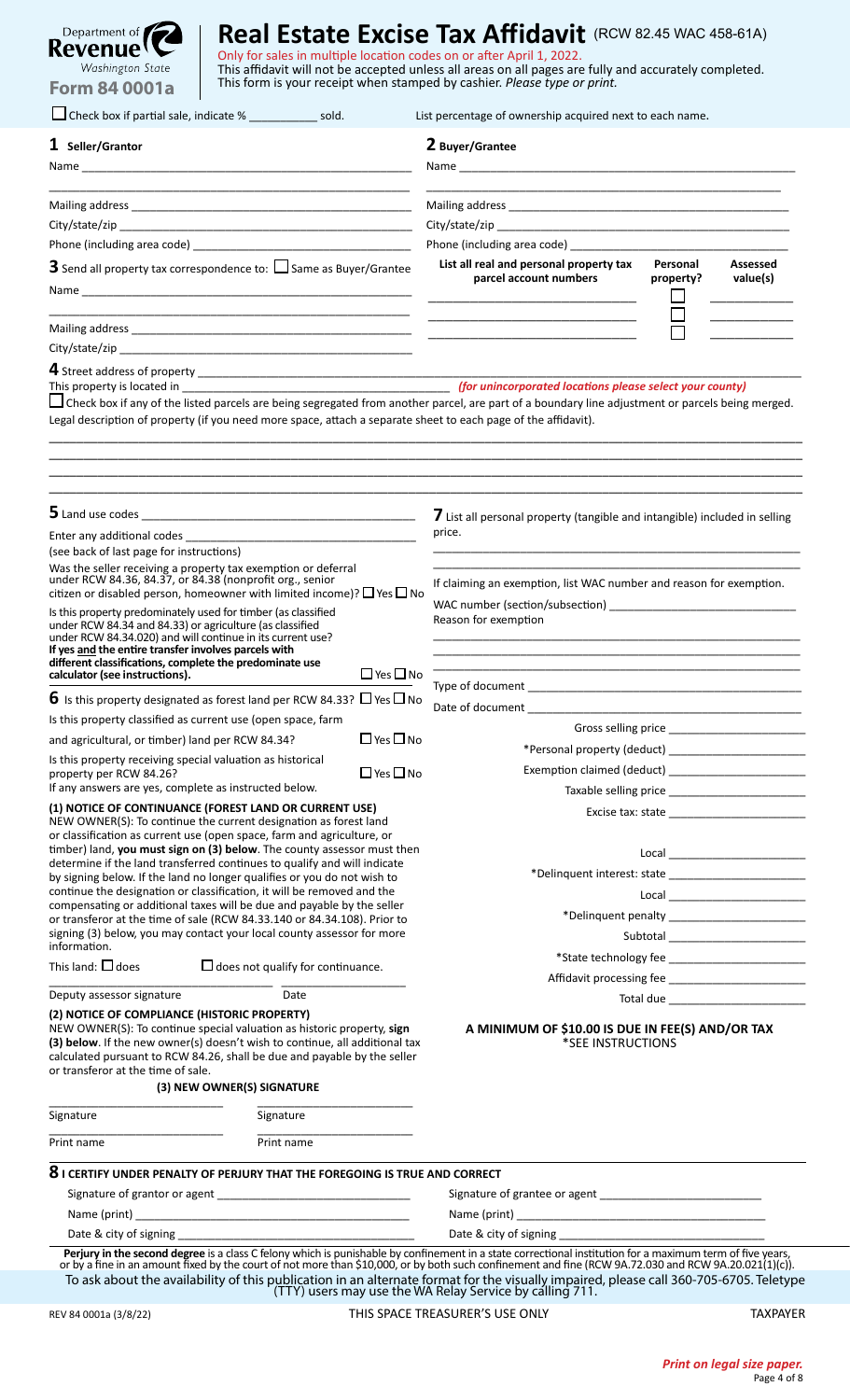# **Multiple Location Codes Worksheet**

Use this worksheet to calculate state and local real estate excise tax (REET) per county, when the sale includes parcels in two or more location codes. Include all the parcels within the entire transaction on this worksheet.

Skip to step 3 if the predominant use for the sale is agriculture or timber land. For assistance in determining predominant use, see ETA 3215 and the predominate use calculator at dor.wa.gov/REET.

This worksheet must be provided to each county with a separate affidavit for each county in which property is located.

#### **Step 1: Calculate the taxable selling price for entire transaction**

| Gross selling price               |
|-----------------------------------|
| Personal property (deduct)        |
| Exemption claimed (deduct)        |
| Total taxable selling price $(A)$ |

#### **Step 2: Calculate the total state REET**

Amount \* rate = tax due

|                                                                                 | Amount | Rate   | Tax due |
|---------------------------------------------------------------------------------|--------|--------|---------|
| Portion of taxable selling price less than \$500,000.01 at 1.1%                 |        | 0.0110 |         |
| Portion of taxable selling price from \$500,000.01 to \$1,500,000.00 at 1.28%   |        | 0.0128 |         |
| Portion of taxable selling price from \$1,500,000.01 to \$3,000,000.00 at 2.75% |        | 0.0275 |         |
| Portion of taxable selling price above \$3,000,000 at 3.0%                      |        | 0.0300 |         |

#### **Total state REET tax (B) \_\_\_\_\_\_\_\_\_\_\_\_\_\_\_\_\_**

#### **Step 3: Calculate the state REET and local REET per parcel**

Begin by listing the parcel number and taxable selling price for each. Then fill out the table from left to right for each parcel.

| Parcel number | <b>Taxable selling price</b><br>for this parcel (C) | Percentage of<br>sale for this<br>parcel (D)<br>Divide the<br>taxable<br>selling price<br>per<br>parcel by the<br>total<br>taxable selling<br>price.<br>$C/A=D$ | <b>State REET</b><br>Multiply the<br>total state<br>REET tax by<br>the percentage<br>of sale for this<br>parcel.<br>$B^*D$ | Location<br>code<br>Type the<br>code, city,<br>or if you are<br>outside city<br>limits, type<br>the county.<br>For example,<br>Whatcom"<br>County." | County where parcel<br>is located | Local<br>rate<br>(E) | Local<br><b>REET</b><br>$C^*E$ |
|---------------|-----------------------------------------------------|-----------------------------------------------------------------------------------------------------------------------------------------------------------------|----------------------------------------------------------------------------------------------------------------------------|-----------------------------------------------------------------------------------------------------------------------------------------------------|-----------------------------------|----------------------|--------------------------------|
|               |                                                     |                                                                                                                                                                 |                                                                                                                            |                                                                                                                                                     |                                   |                      |                                |
|               |                                                     |                                                                                                                                                                 |                                                                                                                            |                                                                                                                                                     |                                   |                      |                                |
|               |                                                     |                                                                                                                                                                 |                                                                                                                            |                                                                                                                                                     |                                   |                      |                                |
|               |                                                     |                                                                                                                                                                 |                                                                                                                            |                                                                                                                                                     |                                   |                      |                                |
|               |                                                     |                                                                                                                                                                 |                                                                                                                            |                                                                                                                                                     |                                   |                      |                                |
|               |                                                     |                                                                                                                                                                 |                                                                                                                            |                                                                                                                                                     |                                   |                      |                                |
|               |                                                     |                                                                                                                                                                 |                                                                                                                            |                                                                                                                                                     |                                   |                      |                                |
|               |                                                     |                                                                                                                                                                 |                                                                                                                            |                                                                                                                                                     |                                   |                      |                                |

Total state REET tax \_\_\_\_\_\_\_\_\_\_\_\_ Total local REET tax \_\_\_\_\_\_

#### **Step 4: Calculate the state REET and local REET per county**

Submit one affidavit per county using the state and local amounts determined below. Enter these amounts in section 7 of the affidavits.

| <b>County name</b> | <b>State REET</b><br>Add the state REET amounts from the state<br>REET tax column above for all the locations<br>within the county. | <b>Local REET</b><br>Add the local REET amounts from the local<br>REET tax column above for all the locations<br>within the county. |
|--------------------|-------------------------------------------------------------------------------------------------------------------------------------|-------------------------------------------------------------------------------------------------------------------------------------|
|                    |                                                                                                                                     |                                                                                                                                     |
|                    |                                                                                                                                     |                                                                                                                                     |
|                    |                                                                                                                                     |                                                                                                                                     |

Total state REET \_\_\_\_\_\_\_\_\_\_\_\_ Total local REET \_\_\_\_\_\_\_\_\_\_\_\_\_\_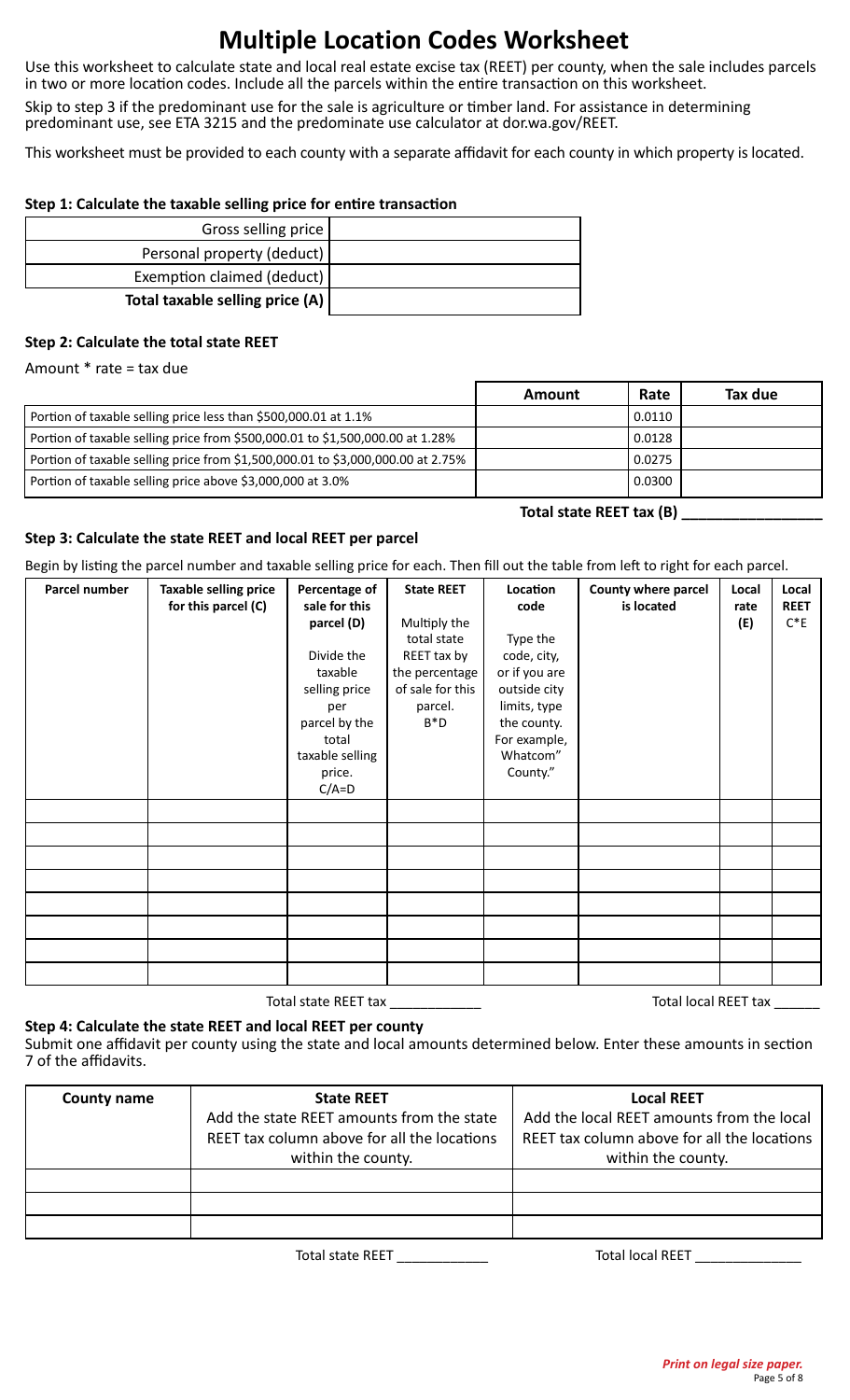### **Instructions**

**Note:** To report a transfer of a controlling interest in real property, please use the Real Estate Excise Tax Affidavit Controlling Interest Transfer Return, Revenue Form No. 84-0001B. This form is available online at dor.wa.gov/REET. This affidavit must be fully and accurately completed. If it is not, the county has the authority to reject the affidavit. See WAC 458-61A-303(6)

#### **Section 1:**

If the sale involves property in only one location, use the Single Location Real Estate Excise Tax Affidavit.

If sale is less than 100%, check the box "Check if partial sale" and fill in the percentage sold.

Enter the name(s) of seller/grantor exactly as listed on the legal conveyance document including the method of holding title. Attach additional page if necessary to fully list all grantors.

#### **Section 2:**

Enter the name(s) of buyer/grantee exactly as listed on the legal conveyance document including the method of holding title. List the percentage acquired after each name. Attach additional page if necessary to fully list all grantees.

**Section 3:**

- Enter the name and address where you would like all future property tax information sent.
- Enter the tax parcel number and current assessed value for real and personal property being conveyed in this county. Check the box to indicate personal property.

#### **Section 4:**

- Enter the street address of the property.
- Enter the county if in unincorporated area. Enter city name if located within a municipality.
- Enter the legal description of the property. Attach an additional page if necessary.

#### **Section 5:**

Enter the appropriate land use code for the property. Please list all codes that apply on the lines provided in section 5. See WAC 458-53-030(5) for a complete list.

- 9 Land with mobile home
- 10 Land with new building
- 11 Household, single family units
- 12 Multiple family residence

(2-4 Units)

13 - Multiple family residence (5+ Units)

14 - Residential condominiums

- 15 Mobile home parks or courts
- 16 Hotels/motels

17 - Institutional Lodging

(convalescent homes, nursing homes, etc.)

- 18 All other residential not coded
- 19 Vacation and cabin
- 21 Food and kindred products

22 - Textile mill products

23 - Apparel and other finished

products made from fabrics, leather, and similar materials

24 - Lumber and wood products (except furniture)

25 - Furniture and fixtures

- 26 Paper and allied products
- 27 Printing and publishing
- 28 Chemicals
- 29 Petroleum refining and related industries
- 30 Rubber and miscellaneous plastic products
- 31 Leather and leather products
- 32 Stone, clay and glass products
- 33 Primary metal industries
- 34 Fabricated metal products
- 35 Professional scientific and

controlling instruments; photographic and optical goods;

- watches/clocks manufacturing
- 39 Miscellaneous manufacturing
- 50 Condominiums-other than
- residential
- 53 Retail Trade general merchandise
- 54 Retail Trade food
- 58 Retail trade eating & drinking
- (restaurants, bars)

59 - Tenant occupied, commercial

- properties
- Check yes if the seller was receiving a property tax exemption or deferral under RCW 84.36, 84.37, or 84.38 (nonprofit
- organization, senior citizen, or disabled person, homeowner with limited income). Check yes if the land is primarily used for timber as defined by RCW 84.34 and 84.33 or agriculture as defined by RCW Check yes if the land is primarily used for timber as defined by RCW 84.34 and 84.33 or agriculture as defined by RCW<br>84.34.020 and the county assessor has signed that the land does qualify for continuance in the Notice of in Section 6. See ETA 3215 for additional information. If the entire sale involves multiple parcels in which one or more parcel(s) is classified as above and one or more parcel(s) is not included in these classifications, you must complete the predominate use worksheet which can be found at dor.wa.gov/REET. The predominate use worksheet must be completed prior to completing the multiple location codes worksheet to determine the correct tax rate for the entire sale and both worksheets must be submitted with each affidavit.

#### **Section 6:**

Indicate whether the property is designated as forest land per chapter 84.33 RCW, classified as current use (open space, farm, agricultural, or timber) per chapter 84.34 RCW, or receiving special valuation as historic property per chapter 84.26 RCW.

#### **Section 7: (Complete the Multiple Location Codes Worksheet before completing this section)**

- List personal property included in the selling price of the real property. For example, include tangible (furniture, equipment, etc.) and intangible (goodwill, agreement not to compete, etc.).
- Report use tax on your Combined Excise Tax Return or a Consumer Use Tax Return, both available at dor.wa.gov. If you are claiming a tax exemption, cite the specific Washington Administrative Code (WAC) number, section and
	- subsection and provide a brief explanation. Most tax exemptions require specific documentation. Refer to the appropriate WAC to determine documentation requirements. WAC 458-61A is available online at dor.wa.gov/REET.
	- Enter the type of document (quit claim deed, statutory warranty deed, etc.), and date of document (MM/DD/YYYY).<br>Enter the selling price of the property. Enter only the portion of selling price assigned to this county. This
- selling price reflected on the worksheet, step 3, column C.
- Selling price: For tax purposes, the selling price is the true and fair value of the property conveyed. When property is conveyed in an arm's length transaction between unrelated persons for valuable consideration, there is a presumption that the selling price is equal to the total consideration paid or contracted to be paid, including any indebtedness. Refer to RCW 82.45.030 for more information about selling price.
- Deduct the amount of personal property included in the selling price.
- Deduct the amount of tax exemption claimed per WAC 458-61A.
- 88 Forest land designated RCW 84.33 91 - Undeveloped Land (land only) 94 - Open space land RCW 84.34 95 - Timberland classified RCW 84.34
	- 96 Improvements on leased land
- 64 Repair services 65 - Professional services (medical, dental, etc.)
	- 71 Cultural activities/nature
	- exhibitions
	- 74 Recreational activities
	-
	- (golf courses, etc.)
	- 75 Resorts and group camps

83 - Agriculture current use

RCW 84.34

80 - Water or mineral right

### 81 - Agriculture (not in current use)

86 - Marijuana grow operations 87 - Sale of Standing Timber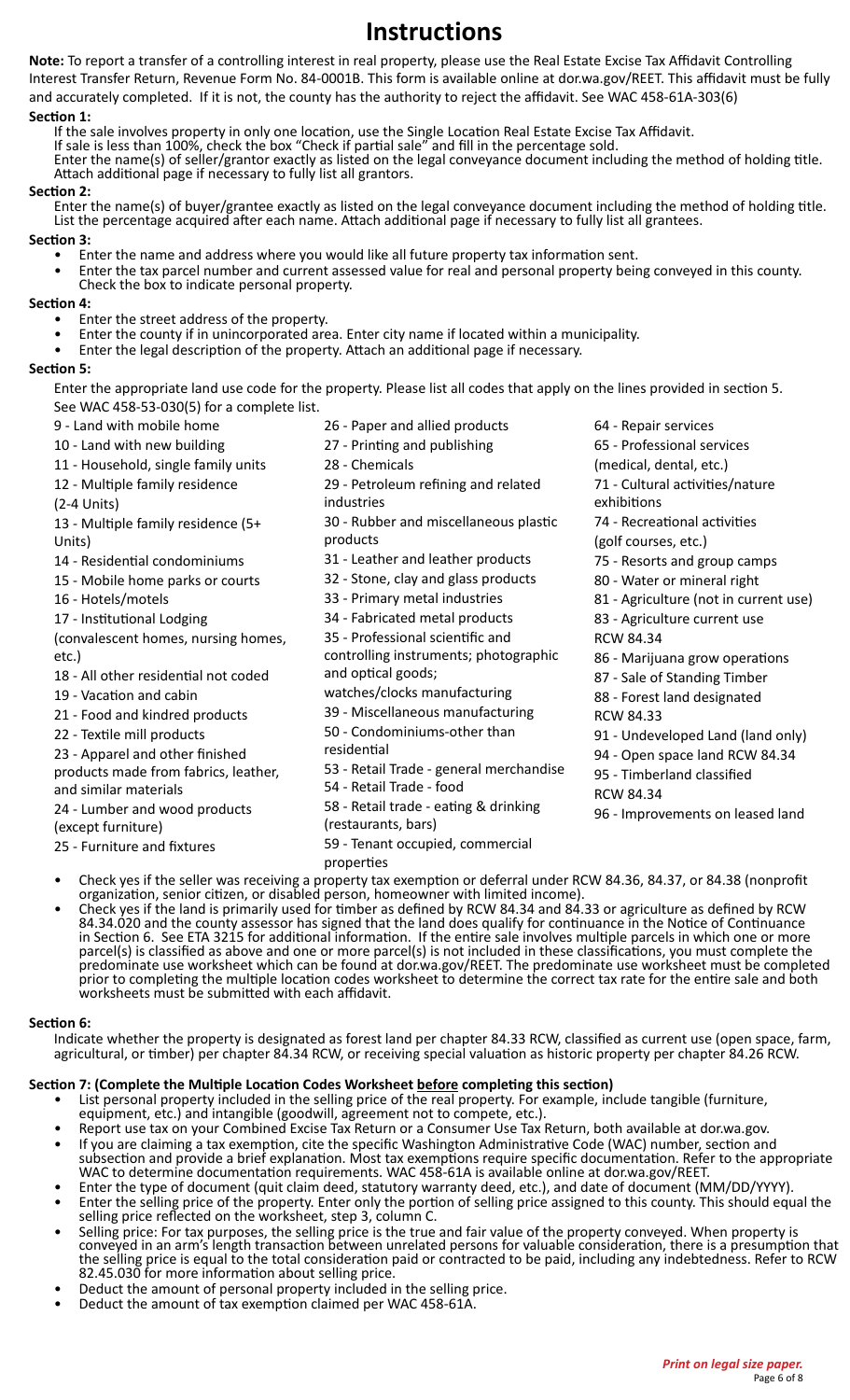# **Instructions Continued**

#### **• Calculate the state excise tax:**

The state portion of excise tax is calculated using a graduated tax rate structure. The amount of tax increases as the amount of the transaction increases. Each portion of the sales amount is taxed at a different rate.

**Exception:** Property designated as farm and agriculture or timberland is taxed at 1.28% per 83.34 RCW.

#### **Instructions for completing the Multiple Locations Code Worksheet:**

#### **Step 1: Calculate the taxable selling price for the entire transaction**

- 1. Enter the total gross selling price for the entire transaction.
- 2. Enter the personal property deduction for the entire transaction.
- 3. Enter the amount of exemption claimed for the entire transaction.
- 4. Subtract personal property and exemption claimed from the gross selling price; enter the difference in Total Taxable Selling Price (Box A).

#### **Step 2: Calculate the total state REET**

- 1. Enter the sale amount that falls within the specific threshold in the Amount column.
- 2. Multiply the amount for each threshold by the state rate, enter the results in the Tax Due column.
- 3. Enter the total of the Tax Due column in Total State REET Tax (Box B).

**Example:** This is how the state REET would be calculated on a sale totaling \$1,600,000:

|                           | Column A                | <b>Column B</b> | Column C |
|---------------------------|-------------------------|-----------------|----------|
| Threshold                 | Amount within threshold | State rate      | Tax      |
| 0 to \$500,000            | 500,000                 | 1.1%            | 5,500    |
| $500,000.01 - 1,500,000$  | 1,000,000               | 1.28%           | 12,800   |
| 1,500,000.01 to 3,000,000 | 100,000                 | 2.75%           | 2,750    |
| 3,000,000.01 and above    |                         | 3.0%            | 0        |
| <b>Totals</b>             | \$1,600,000             |                 | \$21,050 |

#### **Calculate the state excise tax due using this chart:**

|                           | <b>Column A</b>         | <b>Column B</b> | Column C |
|---------------------------|-------------------------|-----------------|----------|
| Threshold                 | Amount within threshold | State rate      | Tax      |
| 0 to \$500,000            |                         | 1.1%            |          |
| $500,000.01 - 1,500,000$  |                         | 1.28%           |          |
| 1,500,000.01 to 3,000,000 |                         | 2.75%           |          |
| 3,000,000.01 and above    |                         | 3.0%            |          |
| <b>Totals</b>             |                         |                 |          |

#### **Step 3: Calculate the state REET and local REET per parcel**

1. Enter the parcel number.

2. Enter the taxable selling price for the parcel number (Box C).

- 3. Divide the taxable selling price per parcel (Box C) by the total selling price from Box A in step 1; enter this number (Box D).
- 4. Multiply Box B from step 2 by the number from step 3 (Box D). This is the state REET for the parcel.
- 5. Enter the location code for the parcel6. Enter the county where the parcel is located.
- 7. Multiply the taxable selling price (Box C) by the local rate (Box E).
- 8. Repeat steps 1-7 for each parcel.
- 9. Enter the totals for the state REET and the local REET. The state REET total should equal the total state REET in step 2.

#### **Step 4: Calculate the state and local REET per county**

1. Enter the county name.

2. Total the state REET amounts for all the parcels from Step 3 for the county selected. Enter the total state REET amounts for that county.

3. Total the local REET amounts for all the parcels from Step 3 for the county selected. Enter the total local REET amount for that county.

4. Repeat for each county listed in step 3.

- 5. Enter the amount of state and local tax per county on section 7 of the affidavit. A separate affidavit and a copy of the worksheet must be submitted for each county.
- Due Date, interest and penalties: Tax is due at the time of sale/transfer. If tax is not paid within one month of the date of sale/transfer, interest and penalties will apply. The interest rate is variable and determined per RCW 82.32.050. Delinquent penalties are 5% one month after the due date; 10% two months after the due date; and 20% three months after the due date. (RCW 82.45.100)
- State Technology Fee: A \$5.00 Electronic Technology Fee is due on all transactions. (82.45.180)
- Affidavit Processing Fee: A minimum of \$5.00 shall be collected in the form of tax and processing fee. A processing fee is due on all transactions where no tax is due and on all taxable transactions where the tax due is less than \$5.00. (RCW 82.45.180)

#### **Section 8:**

- Both grantor (seller) and grantee (buyer), or the agent of each, must sign this form, certifying that all the information provided is correct. Note: Original signatures required on the "County Treasurer" copy. Signatures may be required on the "Assessors" copy. Check with your county.
- Signatures may be required on the "Assessors" copy. Check with your county.
- Real Estate Excise Tax is a specific lien on the property. The filing of the affidavit may result in a lien on the parcel(s) involved in the transfer if the proper tax is not paid at the time of transfer. RCW 82.45.070.